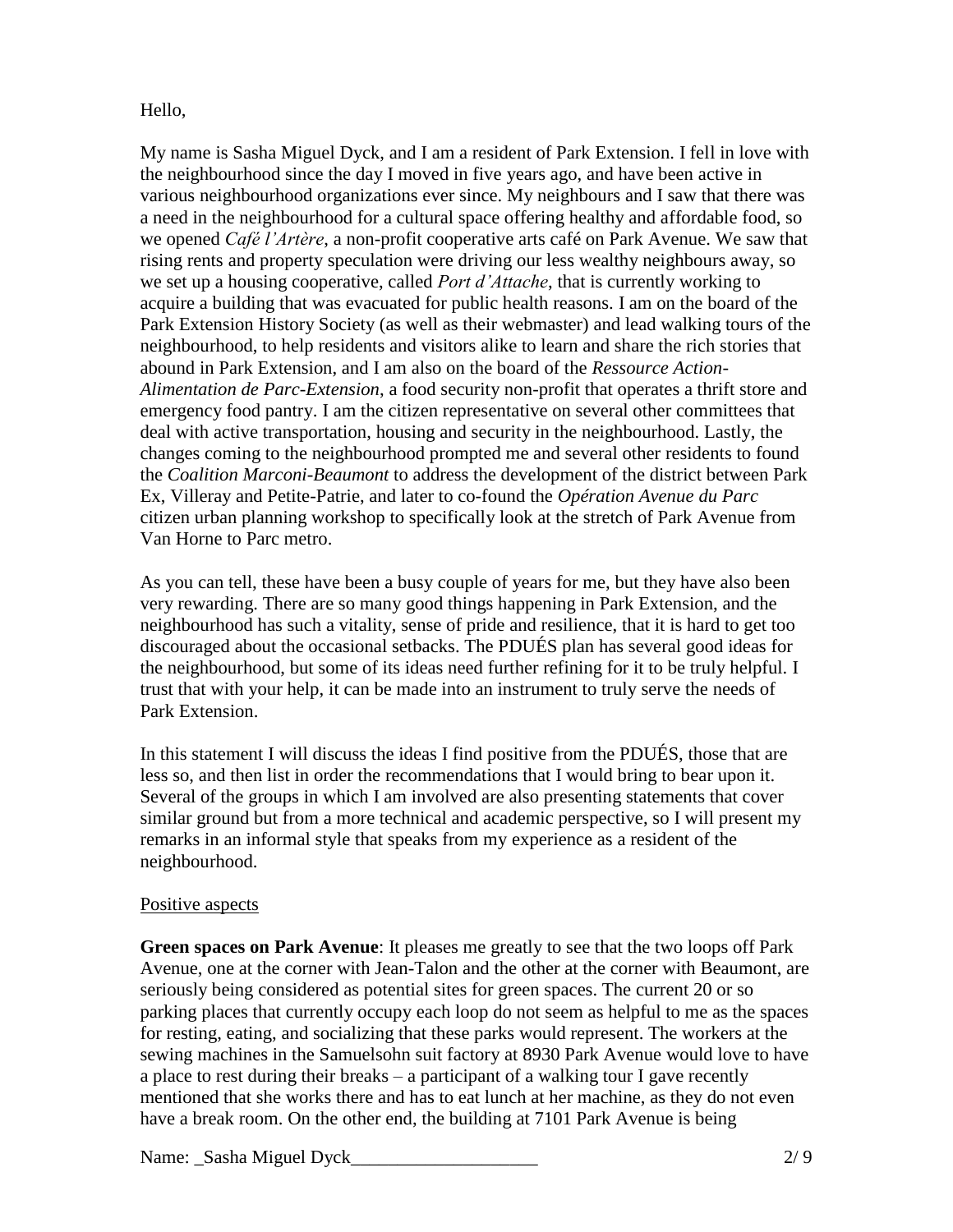completely renovated to welcome several thousand new students in the faculty of Public Health, who will surely also want a place to sit, eat and discuss outside. Both spaces could include grass, trees, picnic tables, parking for BIXI bicycles and shrubbery. Even public art could be displayed there.

**Negotiated understandings with private land owners**: I was also pleased to see that the borough was open to signing agreements with owners of private lots, notably alongside the CP tracks below Jean-Talon (west of Marconi street), to allow access to the public. This will not be an easy process, but it demonstrates an imagination and a willingness to think outside the box that is commendable. The proposed food stalls, street furniture and public places will enhance what was otherwise a dirty and dark sector, while expanding the bicycle and pedestrian mobility options in an area that can be difficult to navigate.

**Improved access to Jarry Park from Jean-Talon**: In a similar vein as the previous proposal, the idea of working with property owners to create safe pedestrian accesses from Jean-Talon north to Jarry Park along Marconi and St-Urbain streets is a creative and good one. The area is not amenable to foot traffic, and gets quite full of confused and upset tennis lovers during the annual Canadian Open in Jarry Park. Of course, these agreements will take time and effort (and possibly funds) to negotiate, but I truly hope that the borough will follow-through on this excellent idea.

**Protection of employment zones**: As you know, the area covered by the PDUÉS used to be primarily an industrial one, with some housing for the factory's employees. In the last 20 years the decline of the domestic textile and clothing industry has left many factories empty in the area, and haphazard zoning changes have allowed the conversion of huge factories into hundreds of small condo units. The factories that are left often move because of conflict with the new residents, or because an offer was made on their property that was too good to refuse. In this regard Montreal is about twenty years behind post-industrial European cities, where any heavy industry that remains has moved far from the city centre. Unfortunately, by doing nothing to retain centres of employment within the metropolitan community and allowing them instead to be turned into luxury housing, Montreal runs the same risk Paris did of creating a central city that is devoid of industry and of its workers. This creates dead cities where no one but the rich can afford to live, and where there is little diversity in economic activity. In the PDUÉS zone, an example of this tendency can be seen with the large printing shop at 65 de Castelnau: the Transcontinental printing corporation is in the process of selling it to a high-end condo developer and has already moved all its printing activities to Ville St-Laurent. For these reasons, the zoning restrictions proposed in the PDUÉS are quite welcome. They will allow at least some of the industrial activity to remain in the sector, even if the housing stock around them is inaccessible to its employees.

#### Less than positive aspects

**Automobile link between Ogilvy and de Castelnau**: Everybody in Park Ex would like easier access to Jarry Park, and the people living and working in the de Castelnau area would also love easier access to Parc metro (I knew one couple living in the condos on Faillon street who used to cut holes in the fence to do their weekly shopping at Loblaw's). There is consensus that a pedestrian and bicycle link is needed at the location

Name: Sasha Miguel Dyck 23/9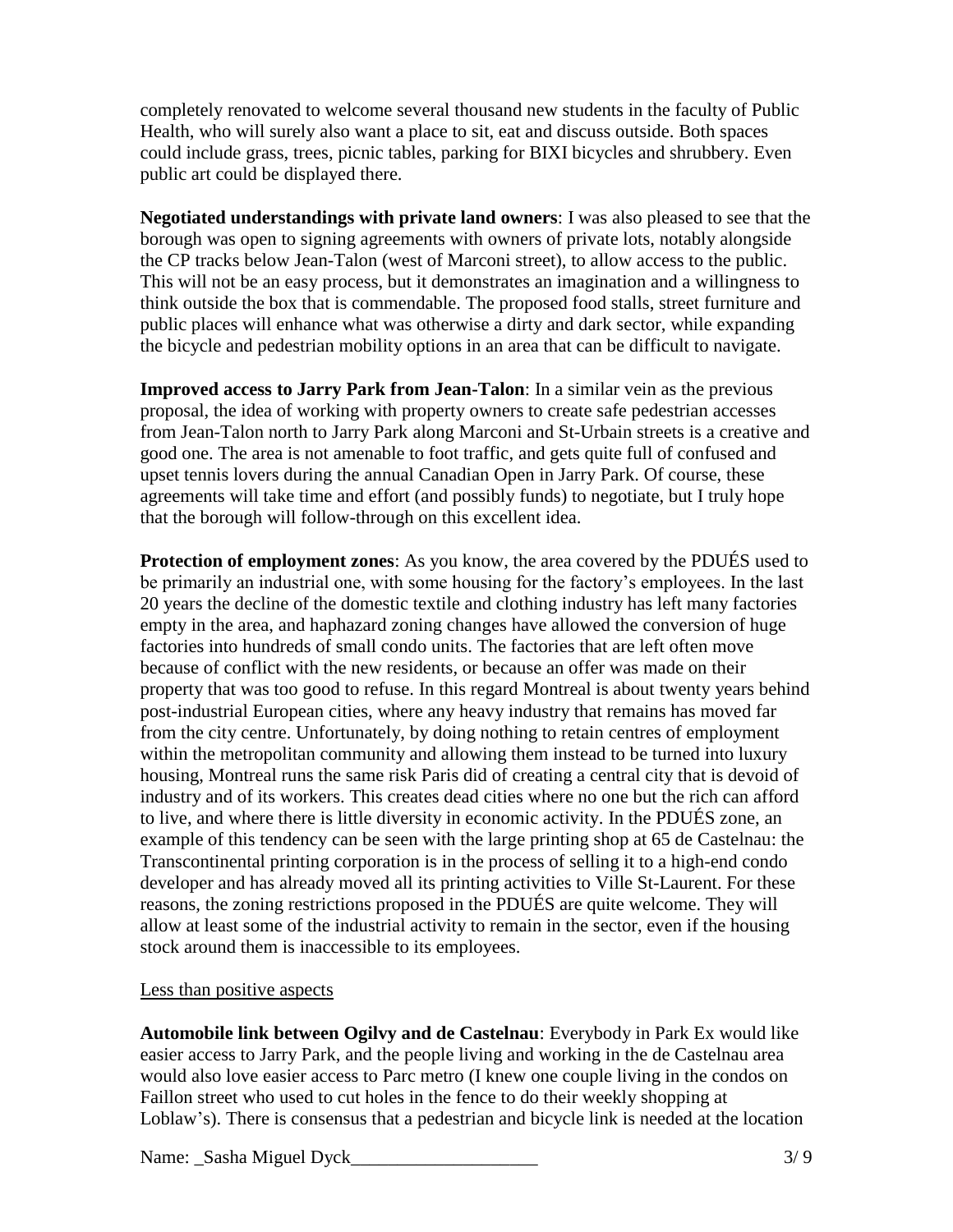where the AMT station currently is. However, this is not a link that needs to, or should be, be open to cars, as is proposed in the PDUÉS. Nobody drives to Jarry Park, and nobody drives to the metro or the bus. In fact, the proposal to open up six crossings over the tracks that is currently in front of the Canadian Transportation Agency is based on a study by the engineering firm Axor that *only* considered pedestrian and bicycle crossings, not car or truck traffic. No studies have been done to analyze the impact this opening would have on car traffic patterns in the area. The only study that the City has promised to do would be to look at the number of new residents and workers who are expected in the de Castelnau area and estimate their travel needs. This ignores the fact that thousands of cars take Jean-Talon each day from Acadie to Park Ave, and will surely go onto Ogilvy to access St-Urbain/Clark. Moreover, the City's study will only be completed in September. Data collected by the Direction de la santé publique clearly show that intersections on Ogilvy are already problematic and almost as dangerous for pedestrians, cyclists and drivers themselves as much busier Jean-Talon street (see diagrams in Appendices A, B & C provided by Dr Patrick Morency, who plots ambulance calls on a map to highlight collision-prone areas).

**Lack of social or cooperative housing**: As an active participant in all of the consultative sessions held by Acertys, the firm that received the contract to consider the needs of the PDUÉS area and make recommendations for the writing of the PDUÉS itself, I was rather shocked to see that there were almost no provisions for encouraging and protecting social housing in the PDUÉS zone. The need for diversified housing was a leitmotiv at all the consultation meetings, and was covered extensively in the Acertys report. All parties seemed to agree: we need more diversity of housing in the area. Hundreds of condo units have been put in the Marconi-Beaumont zone, but not a single unit of social or cooperative housing. In fact, since 2006 exactly 15 social housing *units* have been built in Park Extension. Our waiting lists for social housing is thousands of families and many years long, while this prime land right next to our neighbourhood is being sold off left and right with the complete accord – and zoning changes – of the borough officials. And the demographics of Park Extension, where many families have more than three children and the annual income is under the poverty line, mean that virtually all of the tiny, expensive condo units being built in the PDUÉS zone are inaccessible to them. Yet the PDUÉS document is remarkably vague on the whole subject, promising only to "aid in the acquisition" of a plot of land for social housing in the de Castelnau area. It is not said how large the plot or the project would be, what kind of housing would be there, nor even if the city will aid financially in the acquisition or if they will simply help change the zoning for a project that will ultimately be funded provincially.

To me it seems clear that the borough and city should work together to develop a fund to simply put buildings that are disused, or for sale, on "reserve". This legal designation halts the rampant land speculation and gives first right of sale to the city. Creating this reserve of land would allow city planners to approach cooperative housing groups, of which there are many in search of a building, to help them set up a project and get financing from the provincial social housing budget. The borough should also follow the city's guidelines for its social inclusion strategy, and make mandatory the 15% social and 15% affordable units in projects of 200 units or more. Situations like the at 7400 St-Laurent, where the promoter of condos in a heritage building simply wrote a paltry cheque to get out of following these guidelines, should never occur again. I would even

Name: Sasha Miguel Dyck 4/ 9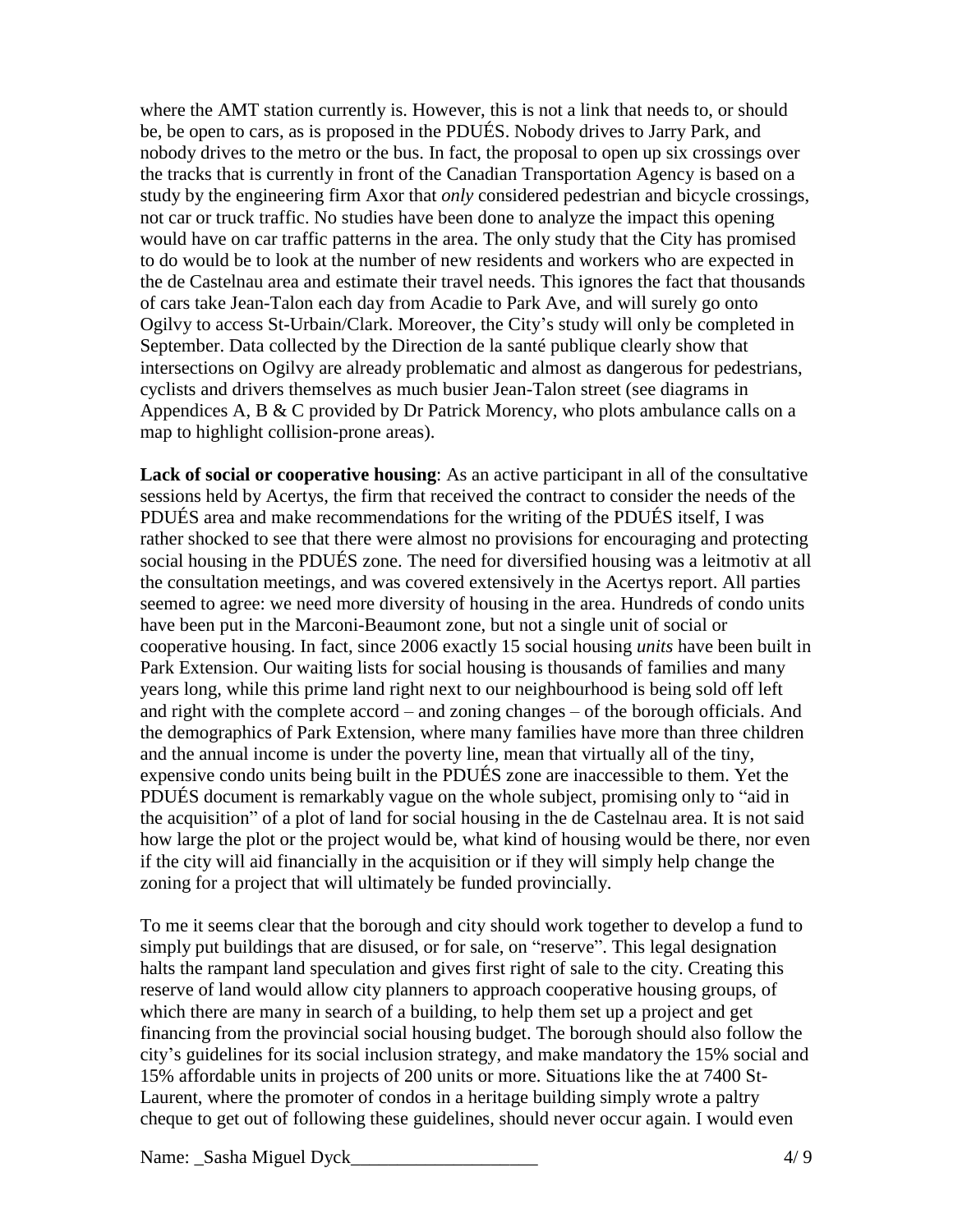say that the borough should apply the guideline to all the forthcoming condo projects in the PDUÉS zone, no matter how large. The area will not support any more projects over 200 units, so for the strategy to have any coherence it will need to follow the lead of other boroughs and make all developments follow the guidelines to include social and affordable housing.

**Ceding of land for new de l'Épée park before it is even built**: I know that there is not much to be done now, but I wish to register my disappointment that the new park proposed in the PDUÉS, in one of the last empty lots in Park Extension, has already been diminished by a fifth before any ground has even been broken. There was a lack of due diligence and of communication at City Hall, as the local borough knew of Videotron's plan to purchase the land along de l'Épée street north of the CP tracks even as the City was putting out press releases touting the new park that it planned to put there. The end result is that the community garden that the residents of nearby streets have been dreaming of and asking for these past five years will be shorter by 20%.

**Confusing bicycle path**: The overwhelming desire of residents of Park Extension is to be able to quickly and safely get in and out of Park Extension. The boundaries formed by the CP tracks, Highway 40, and the Acadie fence are staunch, leaving only five or six paths out of the neighbourhood. Except for the level crossing at Ball to Jarry Park, none of these paths are safe for cyclists. The most frequently-used exits are south along Park Avenue and east on Jean-Talon, but both have narrow, insalubrious, and dark underpasses mottled with potholes. The PDUÉS does have some arrows for bicycle paths in much-needed places, such as along Ogilvy and Querbes streets, but the overwhelming need is for a quick way to get downtown. To me it would make the most sense to put a bicycle lane either along Park Avenue or along Hutchison. Park Avenue is contiguous, thanks to the underpasses, but is heavily used. Hutchison is quiet and serene, but would require two level crossings across CP tracks. I would like to see the city at least explore these possibilities, instead of the current suggestions which have sections that jog here and there, run along streets that are only projected to be built in 7-10 years, and will unfortunately be ignored by many cyclists looking for a faster way home.

**Lack of vision for 6590-6700 ave du Parc**: The former mall at 6590 Park Avenue will be partially demolished for the entrance to the new Université de Montréal campus. As it is aging rapidly, has an unsightly parking lot on Park Avenue and will form the entrance to the new campus, it seems like the next few years would be a chance to build something beautiful and useful there. Certainly the many new residents of the area just east of Park Avenue would appreciate a public space, with parks and retail options. It could also be the site of a new housing project, social or cooperative, that incorporates green space and retail and/or office space. It could also be interesting to work with the building at 6700 Park Avenue, which was built by the Holland Varnish Company in 1910 before being bought by International Paints in 1929. Its interesting brickwork, geometry and volumes could be incorporated into a new building, or renovated and given a new vocation (currently it has unoccupied offices). The overall PDUÉS is full of small, discreet proposals; a plot and location like this one could be host to a major project that would increase density, add green spaces, remove a heat island, provide an entryway to the new campus and enhance what was otherwise a rather bland and unattractive stretch of Park Avenue.

Name: Sasha Miguel Dyck 5/9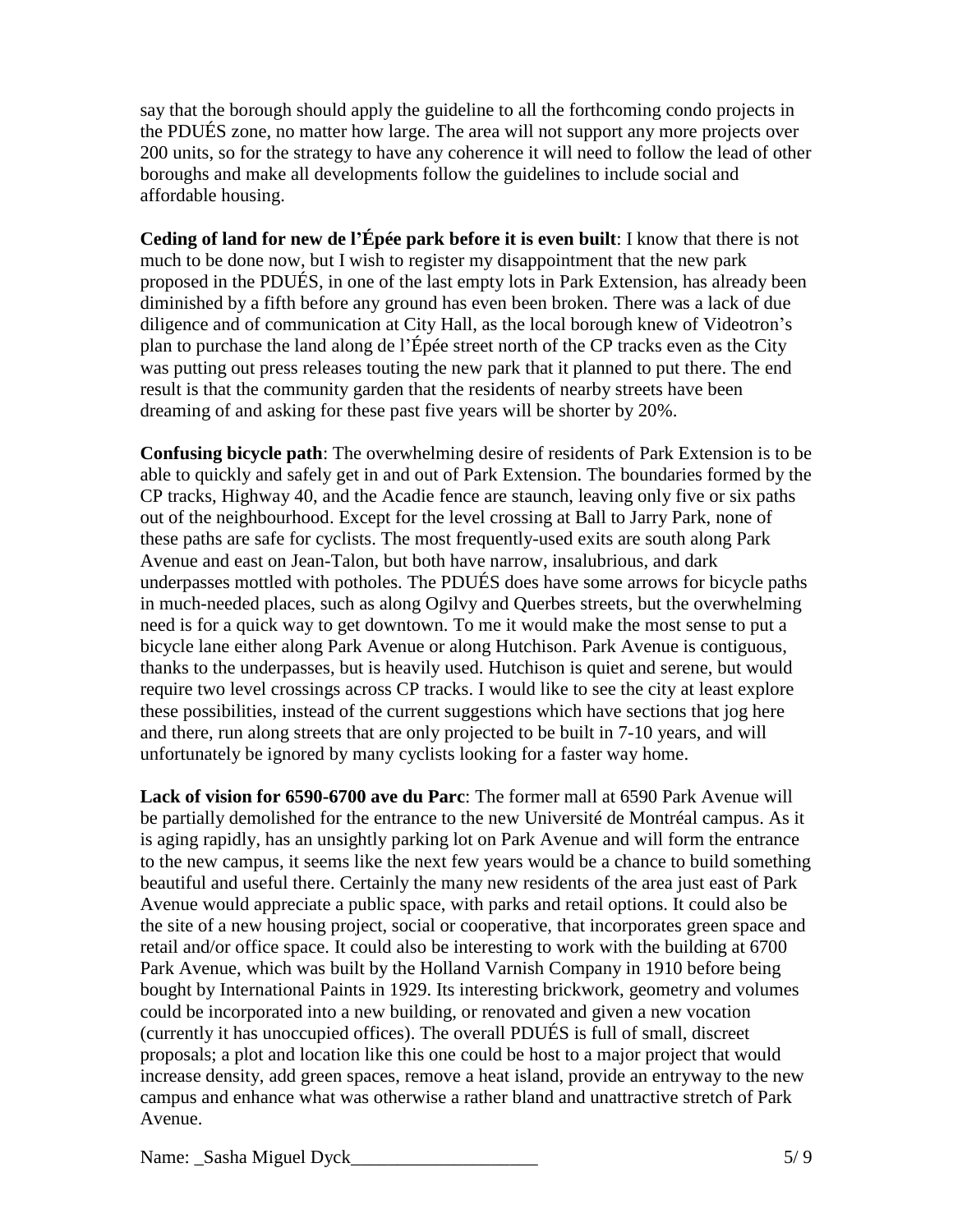### Recommendations

In order of priority, here are my recommendations:

- 1. A diversity of housing must be put at the heart of the PDUÉS. The city and borough must commit to maintaining and creating a diversity of architecture, of available housing units, and of socio-economic class of residents. Park Extension is too crowded and too poor to allow the area right next to it to turn into a playground for the wealthy, especially when it is at the expense of the industrial jobs that employed many residents of my neighbourhood. The city and borough must work together to create a land reserve to slow the area's spiralling speculative real-estate prices, and work with social and cooperative housing groups to access and build on those plots. Furthermore, the borough must apply the social inclusion guidelines for all new development projects, regardless of size.
- 2. A bike path should be put in either along Park Avenue or Hutchison street to allow quick and safe transport between Park Extension and downtown. A bicycle and pedestrian link *only* should be opened between Ogilvy and de Castelnau streets.
- 3. The creation of public green spaces is highly welcomed, including the loops at Park Avenue and Beaumont/Jean-Talon, the future park at de l'Épée and the negotiated understandings with private property owners along the CP tracks south of Jean-Talon and towards Jarry Park, north of de Castelnau.
- 4. The creation of a new public green space with a combination of housing, retail and office space around it at the current site of 6950 Park Avenue should be explored by the city. Incorporation of the heritage building at 7600 Park Avenue would also be an interesting idea that deserves to be explored together with local and community actors.

I thank you for your time and patience, and for the care that you are bringing as you consider the future of our beautiful neighbourhood.

Respectfully,

Sosba Rdk

Sasha Dyck Querbes avenue Park Extension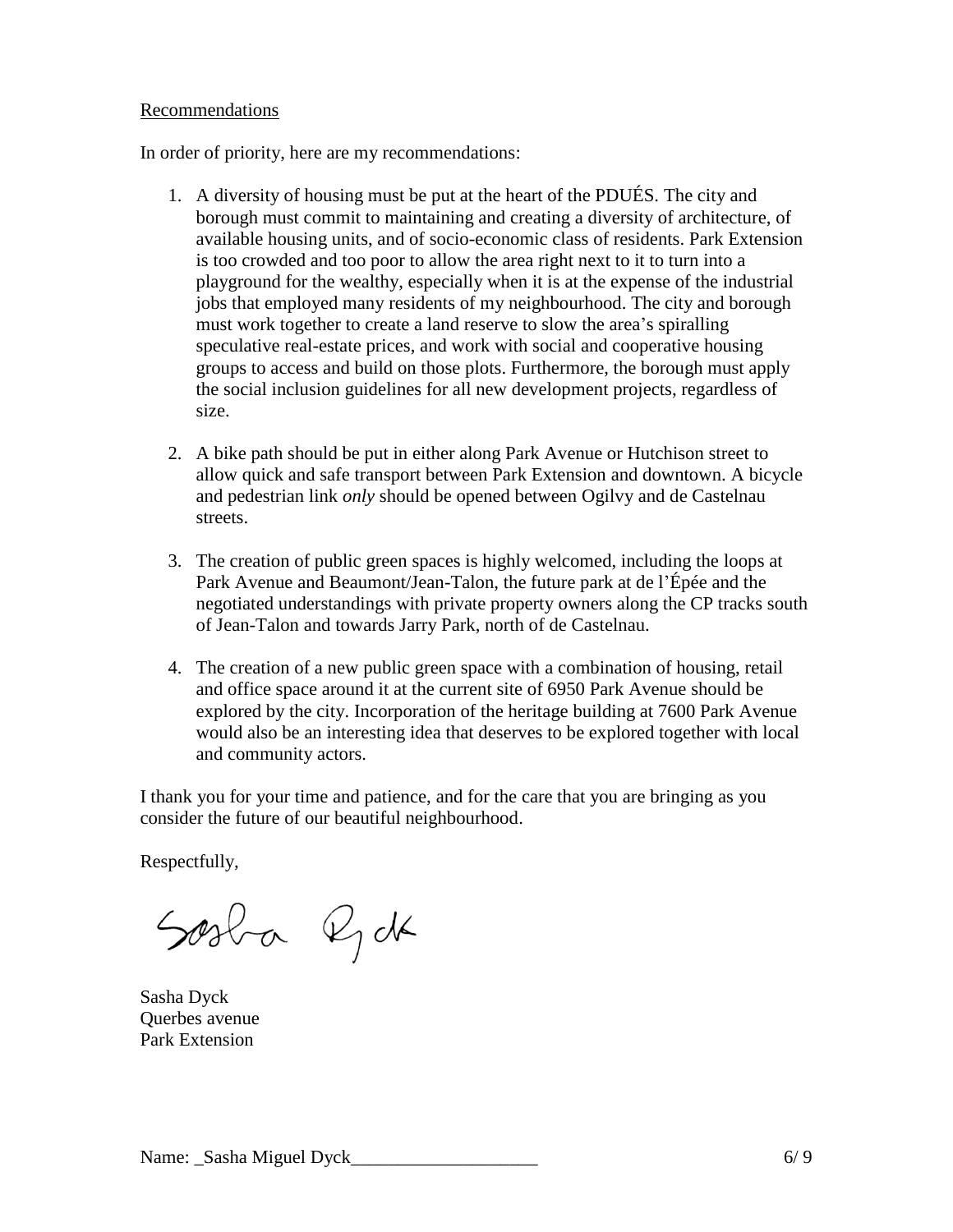# Appendix A



Map of collisions where pedestrians required an ambulance, from 1999 to 2008.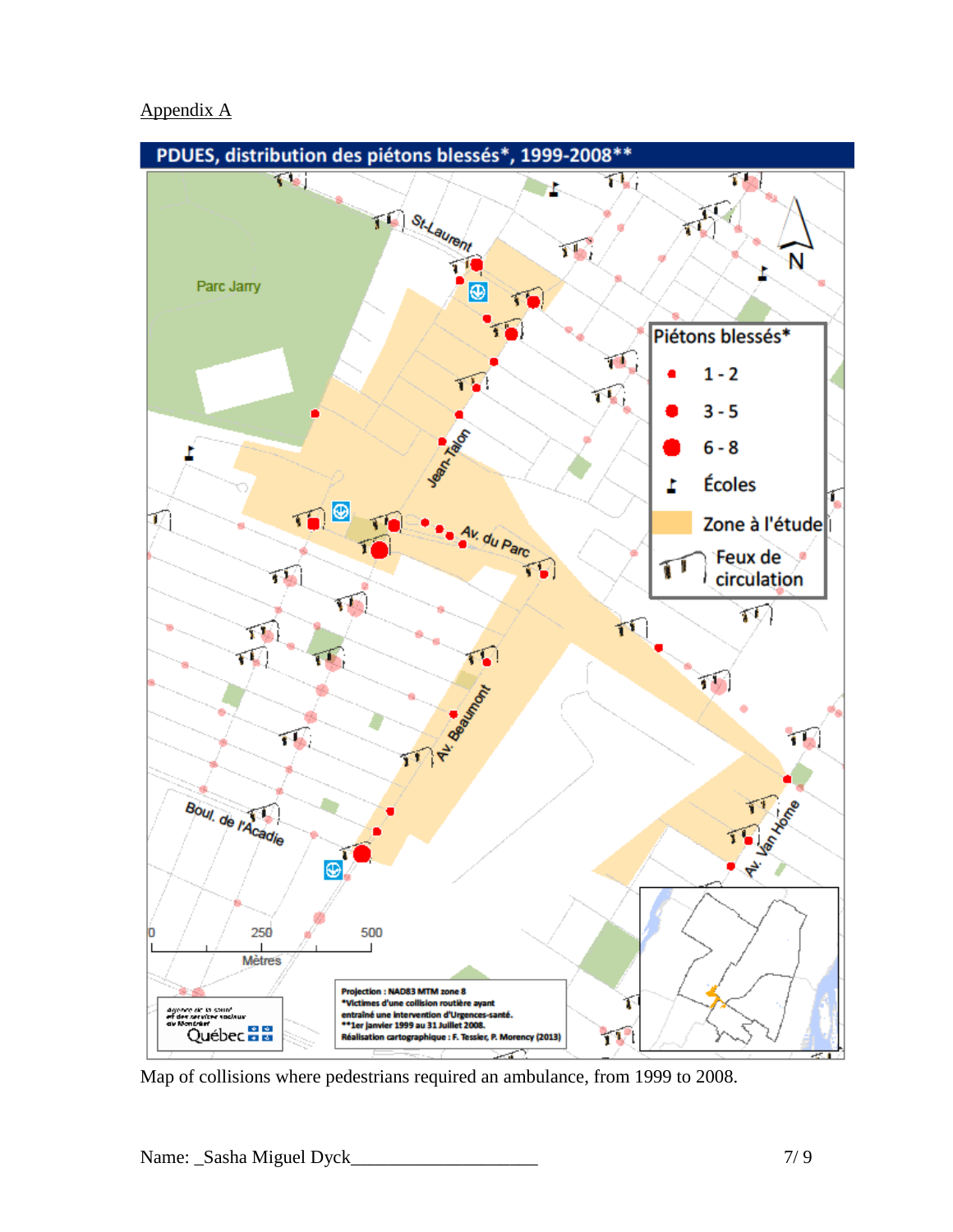## Appendix B



Map of collisions where cyclists required an ambulance, from 1999 to 2008.